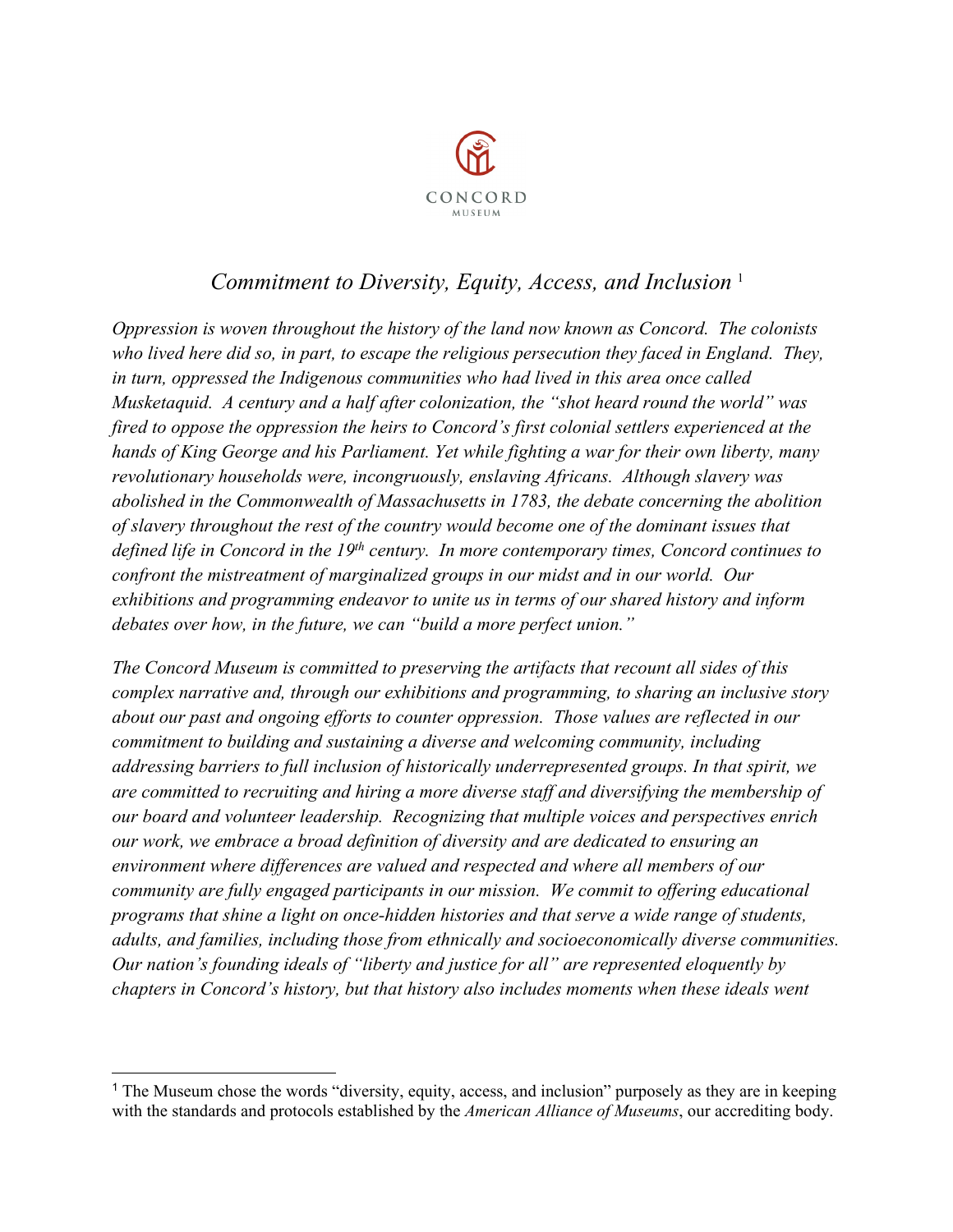*unachieved. As a community, we remain steadfast in our embrace of these ideals, which remain at the core of the Museum's mission.*

This statement (and accompanying history and action plan) was adopted by the Concord Museum Board of Governors on December 8, 2021. The Board recognizes that this is just a first step but one that formally underscores our commitment to diversity, equity, access, and inclusion as a central part of our mission into the future.

## **Background and History**

The Concord Museum intends to reassess its mission statement as part of a larger strategic planning effort. That said, our current mission reads:

*The Concord Museum educates visitors of all ages about the history of Concord and its continuing influence on American political, literary and cultural life. The Museum's nationally significant collection serves as a catalyst for changing exhibitions, extended classroom learning, dynamic programs and publications relevant to an ever-changing world. Founded in 1886, the Museum is a center of cultural enjoyment for the region and a gateway to the town of Concord for visitors from around the world.* 

The Museum has just completed a strategic plan that envisioned a whole new museum experience which, before the pandemic, served approximately 50,000 visitors and 10,000 students and teachers each year. The Museum staff consists of 15 full-time staff members and approximately 30 part-time hourly educators and interpreters.

# **Recent Progress and Ongoing Efforts**

The Concord Museum recently undertook a major redesign of its permanent galleries. Central to that effort was outreach to historians and activists whose work sheds new light on forgotten portions of this area's rich history, beginning with the Indigenous people who first lived and thrived in this region and continue to do so today.

Our land acknowledgment statement is displayed prominently in two places in our new permanent galleries and includes these words:

For over 12,000 years the land upon which the Concord Museum now rests has been inhabited and cared for by Indigenous people. The Museum acknowledges that the land we are on today is the original homelands of the Nipmuc, Massachusett and Pawtucket tribal nations. We honor and respect the many diverse Indigenous people still connected to this land and we commit, through our exhibitions and programs, to working with scholars, tribal leaders, activists, and educators to reexamine this complex history.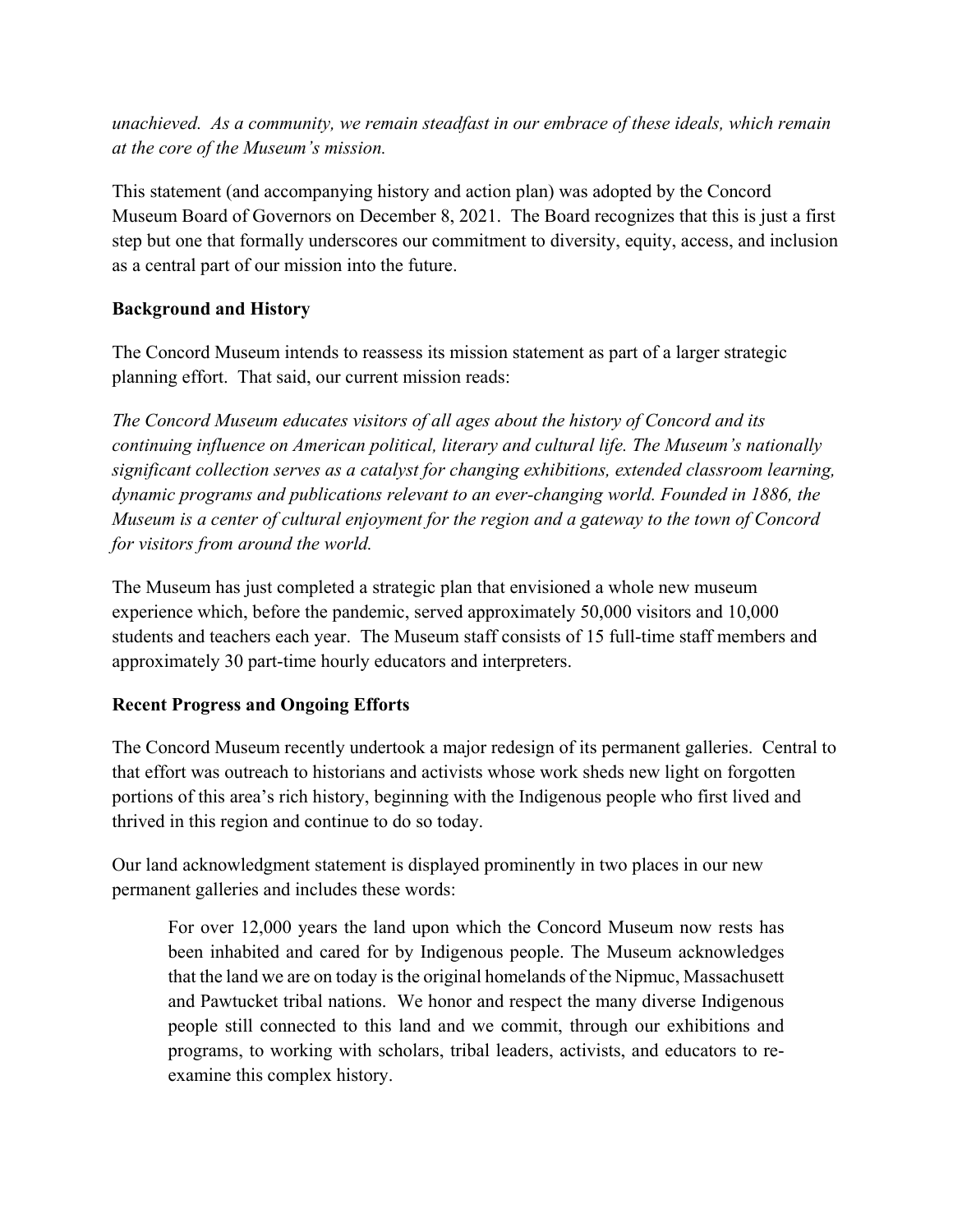In 2018, through a grant from the *Institute for Library and Museum Studies*, we began a focused process of reflecting on how to make the history we chronicle more accurate and inclusive. We engaged in a critical re-examination of the ways in which the Museum presents and represents non-Western cultures, including working with leaders of local tribal communities whose voices are featured prominently in our new *People of Musketaquid* gallery.

We also focused, as never before, on the roles women have played throughout Concord's history and the discrimination and mistreatment women have endured.

In terms of Concord's African and African American history, we have one new gallery that focuses specifically on issues of slavery and anti-slavery and two galleries that focus on both prominent and representative African American families who lived and worked in town. We also shine a spotlight on those individuals who were enslaved in Concord, and the topic of slavery is carefully woven throughout the galleries.

In the past few years, we have increased the number of self-identified Black, Indigenous, and Persons of Color in areas where they have historically been unrepresented, including on our Board of Governors and the Board of Trustees, and as members of our staff. All of our front-line staff who interact with the public and who provide interpretation of our galleries attend extensive training to be aware of unconscious bias and are educated in the appropriate use of language and terminology related to conveying this history. As part of the construction of our new Education Center and renovated permanent galleries, we have, as a community, addressed institutional issues such as accessibility for all visitors and making our "new museum experience" welcoming to all.

Over the last five years, the Museum's Education Department has reevaluated and overhauled all school programs to reflect the feedback from our Indigenous advisors. Working closely with our Concord Public School partner, we developed two new school programs to better interpret African American history in Concord. Concord second graders participate in a Museum program that focuses on 19th-century free African American families as part of their local history unit. A traveling trunk was developed with the Middle School team to highlight the anti-slavery movement, including African American abolitionists and slavery's legacy in the North.

We are addressing the need to build diversity in the museum profession through two new internships for undergraduate and graduate students. In the summer of 2021, we hired as our inaugural *Thomas Dugan Curatorial Intern*, in collaboration with the Robbins House, an undergraduate student from Brown University who self-identifies as Haitian-American. She managed a special initiative for the Robbins House and edited a new training guide for both the Museum and the Robbins House on Concord's African and African American history. Additionally, we hired a Nipmuc tribal member and UMass Boston graduate student to serve as our first *Shirley Blancke Indigenous History Intern* and to undertake the first phase in a multiphase effort to inventory our Indigenous archaeological collection. Ideally, over time, and if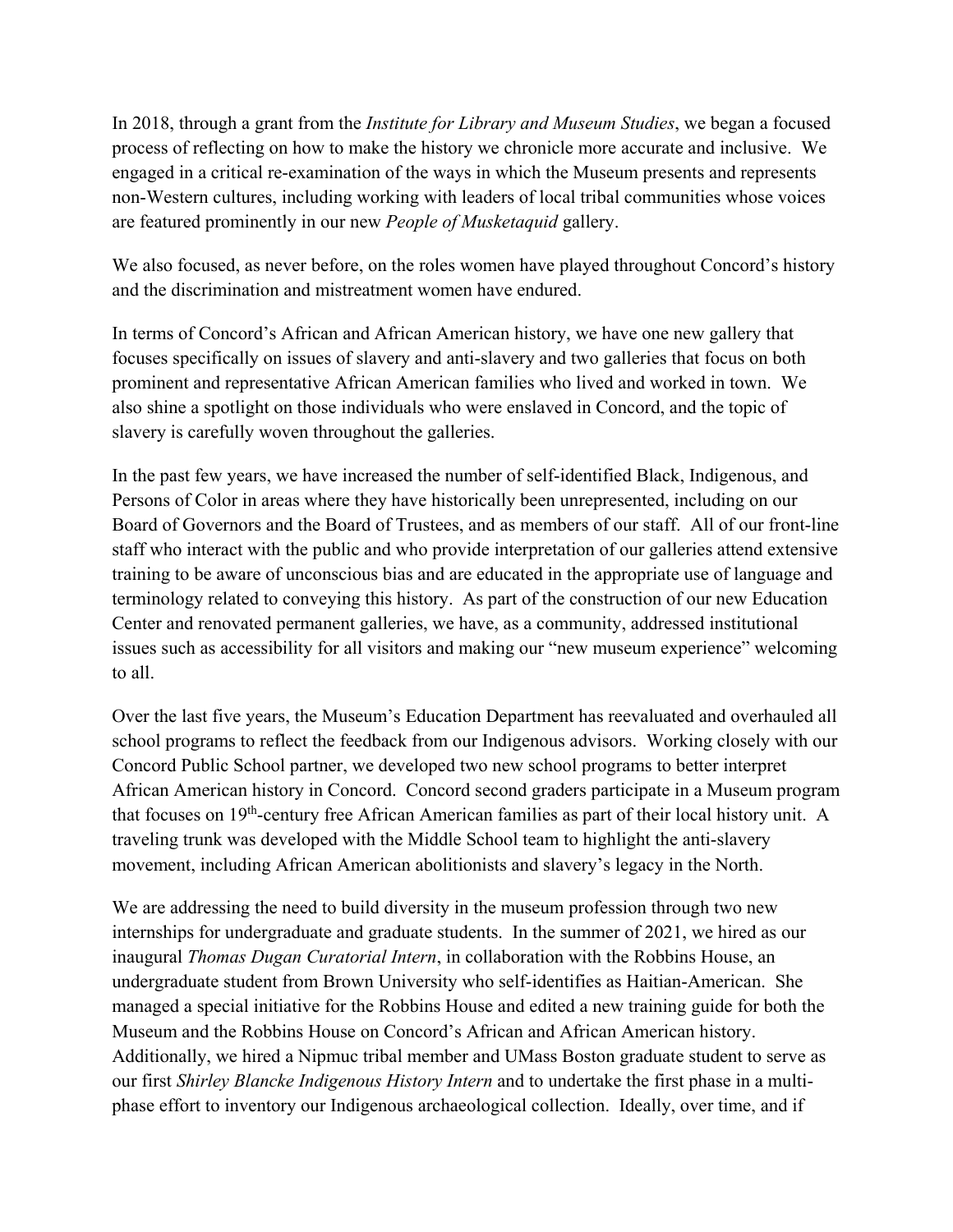funding permits, we would like to convert these paid summer internships to one- or two-year grant-funded positions.

One of the initiatives that is most important to the Museum's mission and identity is its *Paul Revere's Ride* program, which provides free bus rides and field trips to students from underserved communities – especially from the Lowell Public Schools. At present, we work with all the third- and fifth-grade students in Lowell, but we have ambitions to expand the reach of this program.

We have also made a conscious effort to provide most of our family programs free of charge to encourage and support attendance by a wide range of individuals and communities, including those who might not otherwise visit.

We have worked hard to address past imbalances and will continue to do so, through trial and error, into the future. Most importantly we will continue to consult with others, listen to their concerns, and do our best to respond to them.

## **Action Plan**

We recognize that while some progress has been made – it is not enough and there is much more that can be done. We fully expect our goals to change over time but will continue to follow best practices that we hope will help us to achieve the following commitments:

### *Governing Boards*

We commit to ensuring that the Boards of Governors and Trustees are representative of our increasingly diverse community and that board-level discussions and debates are facilitated to ensure that a diversity of opinions are welcomed and respected. It will remain a top priority of the Nominating Committee to recruit diverse slates of candidates for the Board of Governors and Board of Trustees. At a minimum, each slate should include one person (and possibly more) who self-identifies as Black, Indigenous, or a Person of Color who will bring a more diverse perspective to our deliberations.

# **Human Capital**

We commit to making extensive efforts to recruit, hire, and sustain a more diverse staff in all areas of our work. Fundraising efforts will continue to support the *Thomas Dugan Curatorial Internship* and the *Shirley Blancke Indigenous History Internship* with hopes that those can become year-long positions. Senior leadership will also continue to create a positive and welcoming workplace that supports all staff and encourages a diversity of opinions.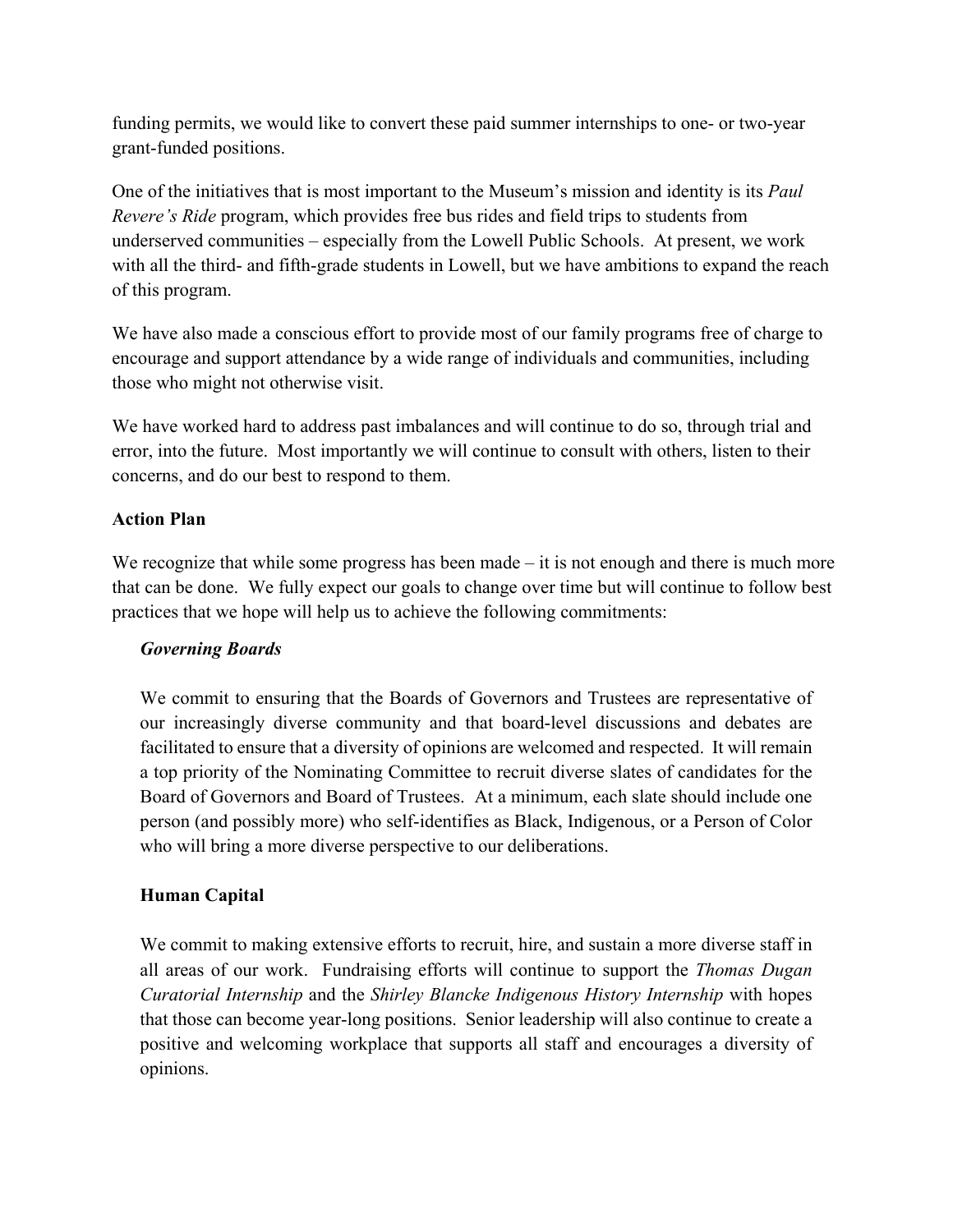#### **Key Stakeholders**

We commit to working collaboratively with key stakeholders, especially in the Indigenous and African American communities, locally, statewide, and nationally as well as scholars who focus on women's history to ensure that the history we chronicle is accurate and inclusive.

#### **Exhibitions and Educational Programs**

We commit to curating exhibitions that shine a light on voices often left in history's shadows and to develop programs for the public and schools that include speakers and family programs that celebrate and examine our diversity and relay untold stories from our shared history.

We commit to creating and providing inspiring educational programs that are inclusive and offer differing historical perspectives and points of view and that are accessible and affordable for all, including diverse and underserved communities. We commit to training our educators to encourage diverse ways to engage with the multitude of students who pass through our galleries, all with their own personal histories and learning styles.

### **Accessibility**

We commit to providing equitable access to our Museum and to our programming, including through full compliance with the Americans with Disabilities Act, as well as ensuring that all visitors feel welcomed, respected, and well-treated.

#### **Process**

Our *Commitment to Diversity, Equity, Access, and Inclusion* was developed by the Museum's executive leadership with input from the staff as well as a working group of Governors. The working group also discussed best practices and its discussions were informed by the members' individual experiences working with other nonprofits, museums, and corporate entities.

We also benefited from the counsel of an experienced DEAI consultant, Cecile Shellman, who, among other qualifications, served on the *American Alliance of Museums' Working Group on Diversity, Equity, Accessibility, and Inclusion.* Ms. Shellman met with the Museum's Executive Director and its DEAI working group in the fall of 2021. She will continue to be a resource for the Museum on an as-needed basis.